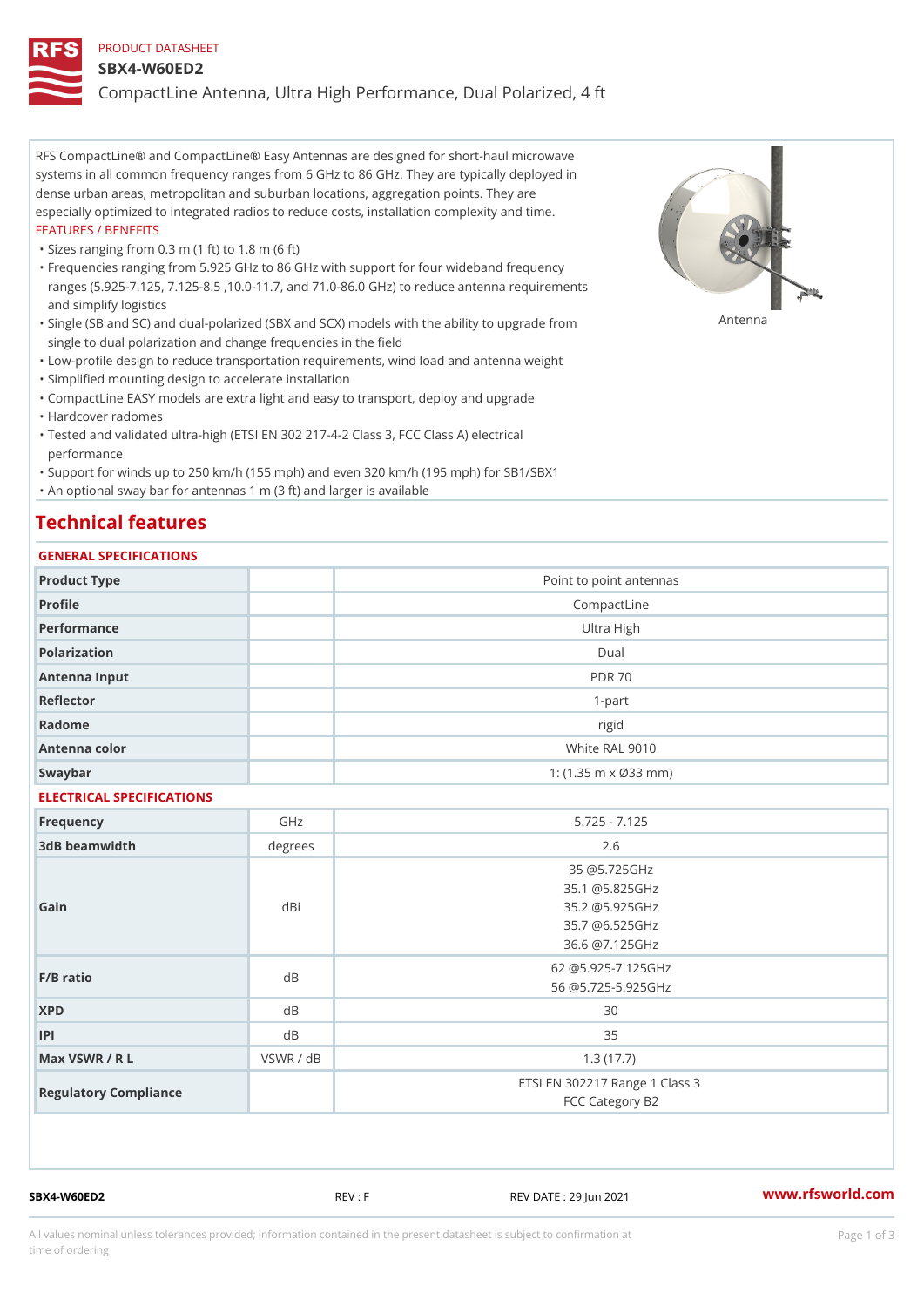## PRODUCT DATASHEET

### SBX4-W60ED2

CompactLine Antenna, Ultra High Performance, Dual Polarized, 4 ft

| MECHANICAL SPECIFICATIONS                                  |              |                                                   |  |  |  |  |
|------------------------------------------------------------|--------------|---------------------------------------------------|--|--|--|--|
| Diameter                                                   | ft $(m)$     | 4(1.2)                                            |  |  |  |  |
| Elevation Adjustment                                       | degrees      | ± 15                                              |  |  |  |  |
| Azimuth Adjustment                                         | degrees      | ± 15                                              |  |  |  |  |
| Polarization Adjustment                                    | degrees      | ± 5                                               |  |  |  |  |
| Mounting Pipe Diameter<br>minimum                          | $mm$ (in)    | 114(4.5)                                          |  |  |  |  |
| Mounting Pipe Diameter<br>maximum                          | $mm$ (in)    | 114(4.5)                                          |  |  |  |  |
| Approximate Weight                                         | kg (lb)      | 30(66)                                            |  |  |  |  |
| Survival Windspeed                                         | $km/h$ (mph) | 252 (155)                                         |  |  |  |  |
| Operational Windspeed                                      | $km/h$ (mph) | 252 (155)                                         |  |  |  |  |
| <b>STRUCTURE</b>                                           |              |                                                   |  |  |  |  |
| Radome Material                                            |              | rigid                                             |  |  |  |  |
| FURTHER ACCESSORIES                                        |              |                                                   |  |  |  |  |
| optional Swaybar                                           |              | 1: SMA-SK-4 (1.35 m x Ø33 mm)                     |  |  |  |  |
| Further Accessories                                        |              | SMA-SKO-UNIVERSAL : Universal sway bar fixation l |  |  |  |  |
| MOUNTOUTLINE                                               |              |                                                   |  |  |  |  |
| m m<br>$Dimension_A$<br>(in)                               |              | 1262(49.7)                                        |  |  |  |  |
| m m<br>$Dimension_B$<br>(i n)                              |              | 608 (23.9)                                        |  |  |  |  |
| m m<br>$Dimension_C$<br>(i n)                              |              | 270(10.6)                                         |  |  |  |  |
| $Dim_D -$<br>m m<br>$114$ m m $(4.5$ _ ir $)$ $R$ ii p $e$ |              | 358 (14.1)                                        |  |  |  |  |
| m m<br>$Dimension$ = E<br>(in)                             |              | 59(2.3)                                           |  |  |  |  |
| m m<br>$Dimension_F$<br>(in)                               |              | 230(9.1)                                          |  |  |  |  |
| m m<br>$D$ imension $_G$<br>(in)                           |              | 186(7.3)                                          |  |  |  |  |

SBX4-W60ED2 REV : F REV : REV DATE : 29 Jun 2021 WWW.rfsworld.com